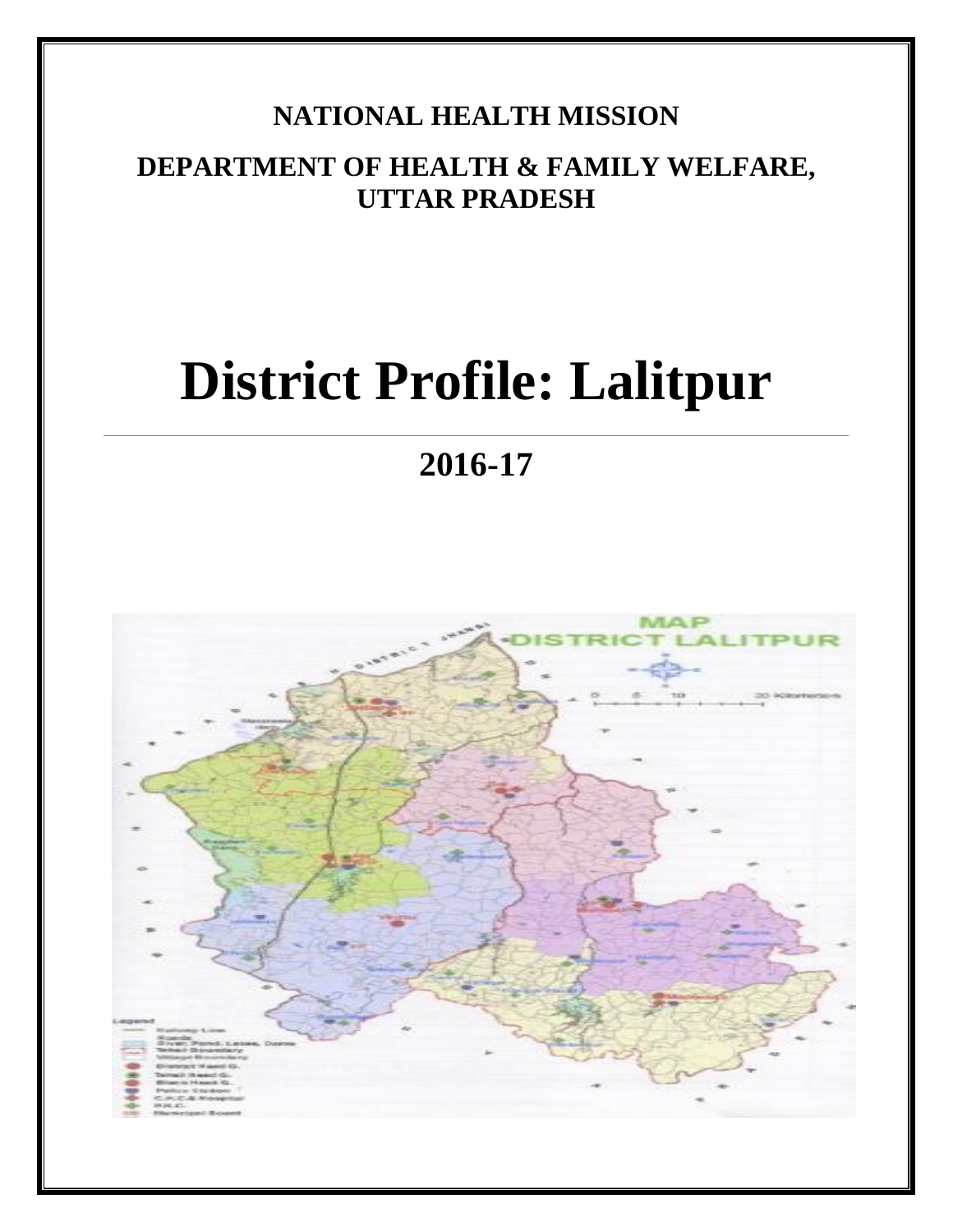## **District Profile:**

|                                                   | Lalitpur                    | <b>Uttar Pradesh</b> |
|---------------------------------------------------|-----------------------------|----------------------|
| Rural Population (In lakhs) (Census 2011)         | 1218002                     | 1551.11              |
| Number of Districts (RHS 2014)                    |                             | 75                   |
| Number of Sub District (Tehsil/Taluka etc.)Census | 5                           | 312                  |
| Number of Villages (RHS 2014)                     | 754                         | 106704               |
| Number of District Hospitals (RHS 2014)           | $\mathcal{D}_{\mathcal{L}}$ | 160                  |
| Number of Community Health Centres (RHS 2014)     | 4                           | 773                  |
| Number of Primary Health Centres (RHS 2014)       | 25                          | 3497                 |
| Number of Sub Centres (RHS 2014)                  | 191                         | 20521                |

# **Demographic Profile**

| <b>Indicator</b>                                   | Lalitpur | <b>Uttar Pradesh</b> |
|----------------------------------------------------|----------|----------------------|
|                                                    |          |                      |
| Total Population (In Crore) (Census 2011)          | 1221592  | 19.96                |
| Decadal Growth (%) (Census 2001)                   | 20.09    | 20.09                |
| Crude Birth Rate (SRS 2014)                        | 26.90    | 27.2                 |
| Crude Death Rate (SRS 2014)                        | 7.7      | 7.7                  |
| Natural Growth Rate (SRS 2014)                     | 19.1     | 19.5                 |
| Sex Ratio (Census 2011)                            | 905      | 908                  |
| Child Sex Ratio (Census 2011)                      | 914      | 899                  |
| Schedule Caste population (In Crore) (Census 2001) | 0.24     | 3.51                 |
| Schedule Tribe population (in crore) (Census 2001) | 0.71     | 0.011                |
| Total Literacy Rate (%) (Census 2011)              | 68.50    | 69.72                |
| Male Literacy Rate (%) (Census 2011)               | 79.40    | 79.24                |
| Female Literacy Rate (%) (Census 2011)             | 55.90    | 59.26                |

# **Status of Health Indicators**

| Indicators                      | Lalitpur              | <b>Uttar Pradesh</b>   |
|---------------------------------|-----------------------|------------------------|
| <b>Infant Mortality Rate</b>    | 73<br>$(AHS 201-13)$  | 50<br>$(SRS-2014)$     |
| <b>Neo-Natal Mortality Rate</b> | 53<br>$(AHS 201-13)$  | 35<br>$(SRS-2014)$     |
| <b>Maternal Mortality Ratio</b> | 233<br>$(AHS 201-13)$ | 285<br>$(SRS 2011-13)$ |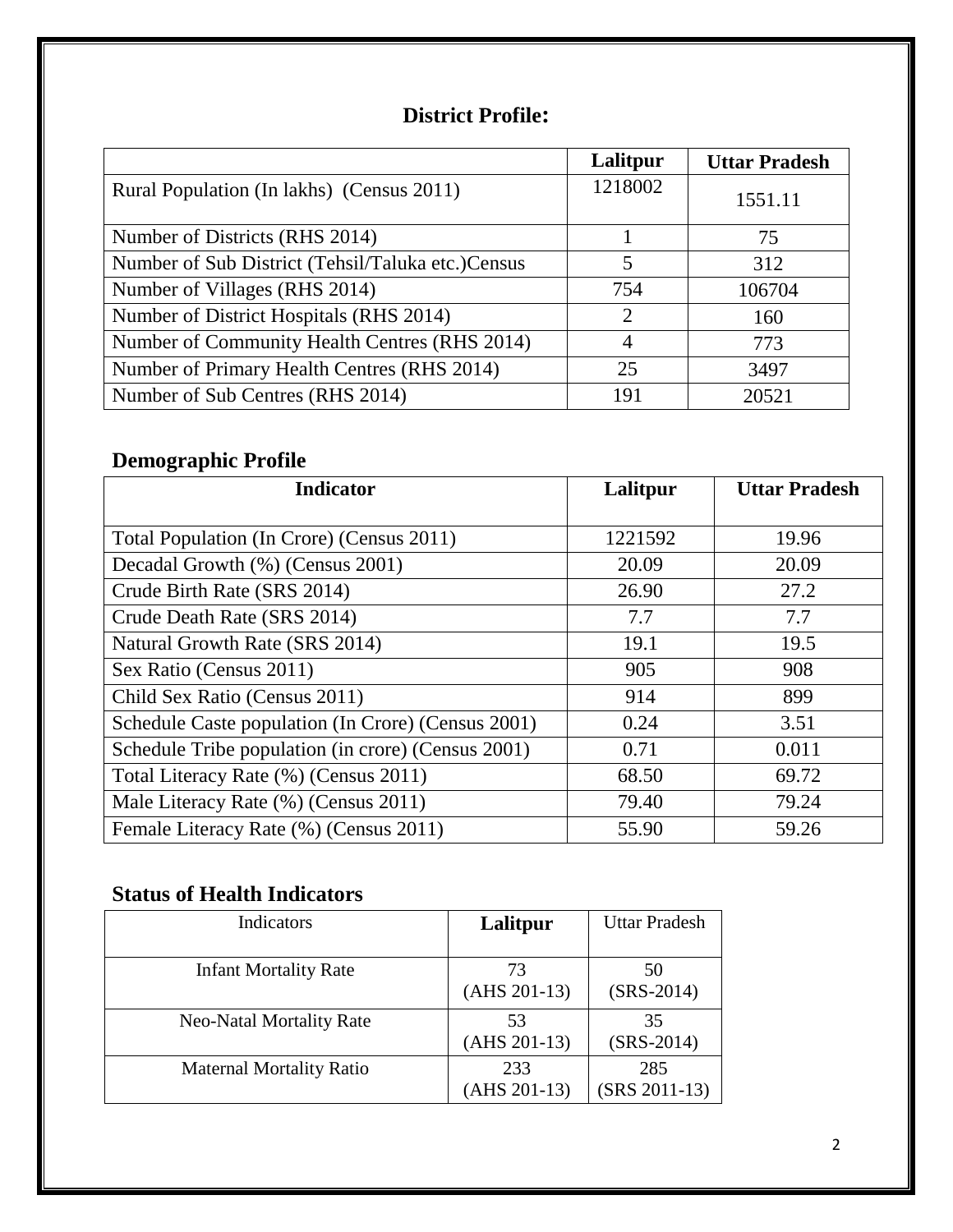| <b>Total Fertility Rate (AHS)</b> | 3.4<br>$(AHS 201-13)$ | 3.1<br>(SRS 2014) |
|-----------------------------------|-----------------------|-------------------|
| <b>Under-five Mortality Rate</b>  | 113                   | 64                |
| (SRS 2011)                        | $(AHS 201-13)$        | (SRS 2013)        |

# **Progress under Health Systems Strengthening**

| SI.<br>N <sub>0</sub> | <b>Activity</b>                 | <b>Status</b>                                                                                                                                             |  |  |  |
|-----------------------|---------------------------------|-----------------------------------------------------------------------------------------------------------------------------------------------------------|--|--|--|
| $\mathbf{1}$          | 24x7 PHCs                       | Out of 12, only 25PHCs are functioning on 24x7 basis.                                                                                                     |  |  |  |
| $\overline{2}$        | Functioning as<br><b>FRUs</b>   | Only 2 Facilities (1 DH, .0. SDH and 1 other level CHC and<br>others level) are working as FRUs                                                           |  |  |  |
| 3                     | <b>ASHAs</b><br>Selected        | ASHAs are trained upto 5 <sup>th</sup> Module and  ASHAs trained<br>in Round-1 &  ASHAs trained in Round-2 of $6^{th}$ & $7^{th}$<br>Modules)             |  |  |  |
| $\overline{4}$        | Contractual<br>appointments     | Human Resource (HR) has been approved.<br>(Medical Officers (MBBS) - , Specialist , AYUSH<br>Mos/ Physicians , SNs , ANMs , LTs<br>Pharmacists , others ) |  |  |  |
| 5                     | Rogi Kalyan<br>Samiti           | 8 facilities (.2 DH, 6 CHCs) have been registered with<br>RKS.                                                                                            |  |  |  |
| 6                     | <b>VHSNCs</b>                   | Out of 758 villages, 340. villages constituted VHSNCs.                                                                                                    |  |  |  |
| $\overline{7}$        | <b>DLVMCs</b>                   | Completion of 1 DLVMC has been reported.                                                                                                                  |  |  |  |
| 8                     | <b>VHNDs</b>                    | VHNDs were held during 2015-16.                                                                                                                           |  |  |  |
| 9                     | <b>ERS</b>                      |                                                                                                                                                           |  |  |  |
| 10                    | <b>MMU</b>                      | An approval of  Mobile Medical Units (MMU) has been<br>given to the District.                                                                             |  |  |  |
| 11                    | Ambulance                       | An approval of  ambulances has been given to the<br>District.                                                                                             |  |  |  |
| 12                    | Infrastructure<br>Strengthening | <b>New Construction</b><br>Renovation/Up gradation<br>Facility<br>Sanctioned<br>Sanctioned<br>Completed<br>Completed                                      |  |  |  |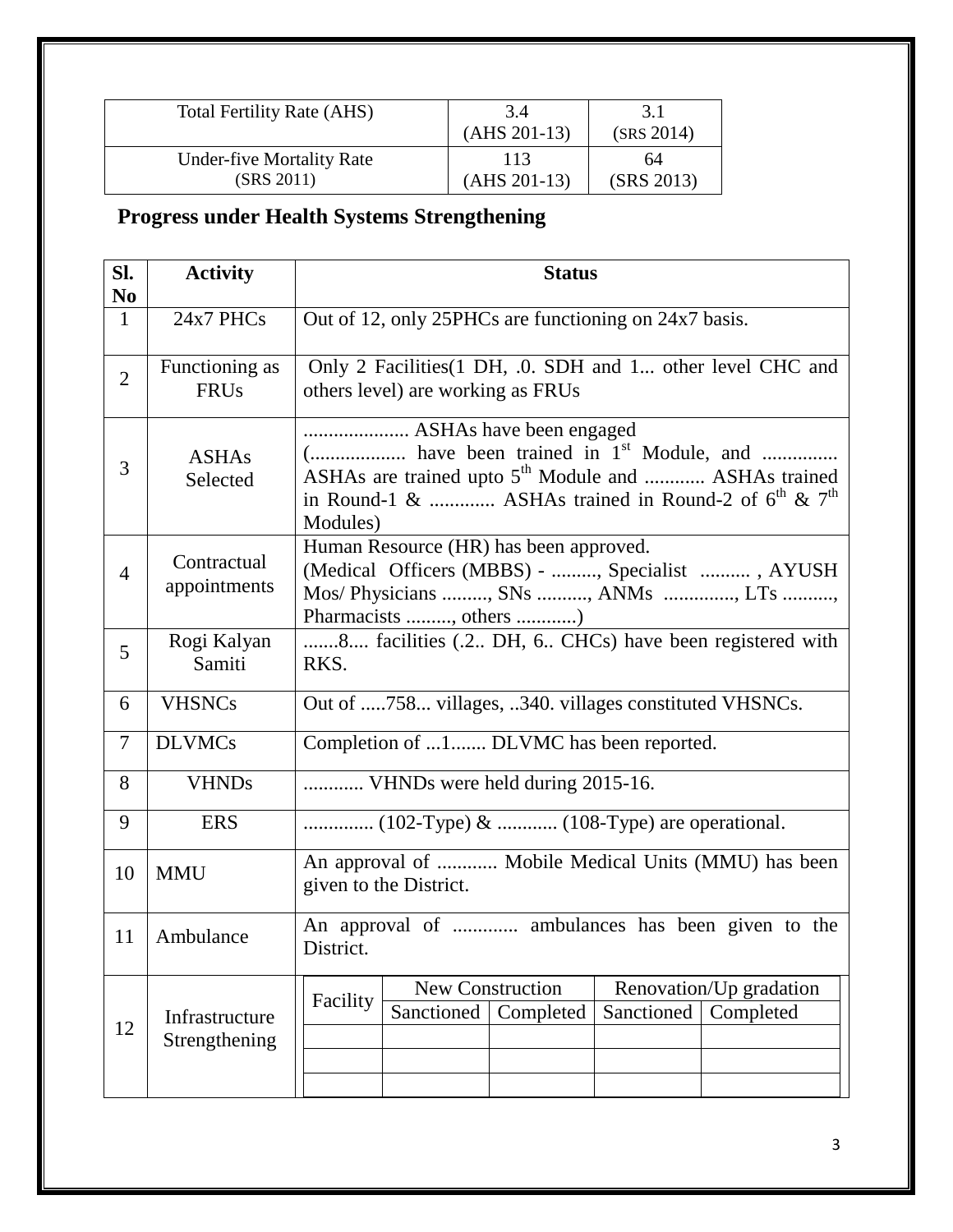| New Born Care |              | Sick New Born Care unit (SNCU)               | <b>DH</b> |  |
|---------------|--------------|----------------------------------------------|-----------|--|
|               | <b>Jnits</b> | New Born Stabilization Unit (NBSU)           |           |  |
|               | established  | New Born Care Corner (NBCC)                  |           |  |
|               |              | <b>Nutrition Rehabilitation Center (NRC)</b> |           |  |

# **Physical Progress of Institutional Deliveries and JSY**

| Year    | <b>Institutional Deliveries</b> | <b>JSY</b> beneficiaries |
|---------|---------------------------------|--------------------------|
| 2012-13 | 26066                           |                          |
| 2013-14 | 26785-35                        | 26750                    |
| 2014-15 | 25737-34                        | 25703                    |
| 2015-16 | 26740-7                         | 26463                    |
| 2016-17 | 10016-0                         | 10016                    |

## **1. Funds Released under NRHM** (in crores)

| Year         | <b>Allocation</b> | Release* | <b>Expenditure</b> |
|--------------|-------------------|----------|--------------------|
| 2012-13      | 3430.12           | 1094.08  | 1620.39            |
| 2013-14      | 1444.38           | 2029.59  | 1259.12            |
| 2014-15      | 2181.05           | 1970.18  | 1990.32            |
| $2015 - 16$  | 2704.45           | 2515.31  | 2254.80            |
| <b>Total</b> | 9760.45           | 7609.16  | 7124.63            |

\*Release figures for the F.Y. 2015-16 are updated on 31.03.2016 and provisional.

#### **NUHM**

## **A. Demographic Profile (As per Census 2011):**

|                | Total Population (In lakhs)                            | 12.21592 |
|----------------|--------------------------------------------------------|----------|
| 2              | Urban Population (In lakhs)                            | 1.75378  |
| 3              | Urban Population as percentage of total population     | 14.35%   |
| $\overline{4}$ | Urban slum population (in lakhs)                       | .50      |
| 5              | Slum population as percentage of urban population      |          |
| 6              | Number of Metro cities                                 |          |
| 7              | Number of Million + cities $(> 10$ lakh population)    |          |
| 8              | Number of cities with 1 to 10 lakh population          | $\left($ |
| 9              | Number of towns with less than 1 lakh but more than 50 |          |
|                | thousand population                                    |          |